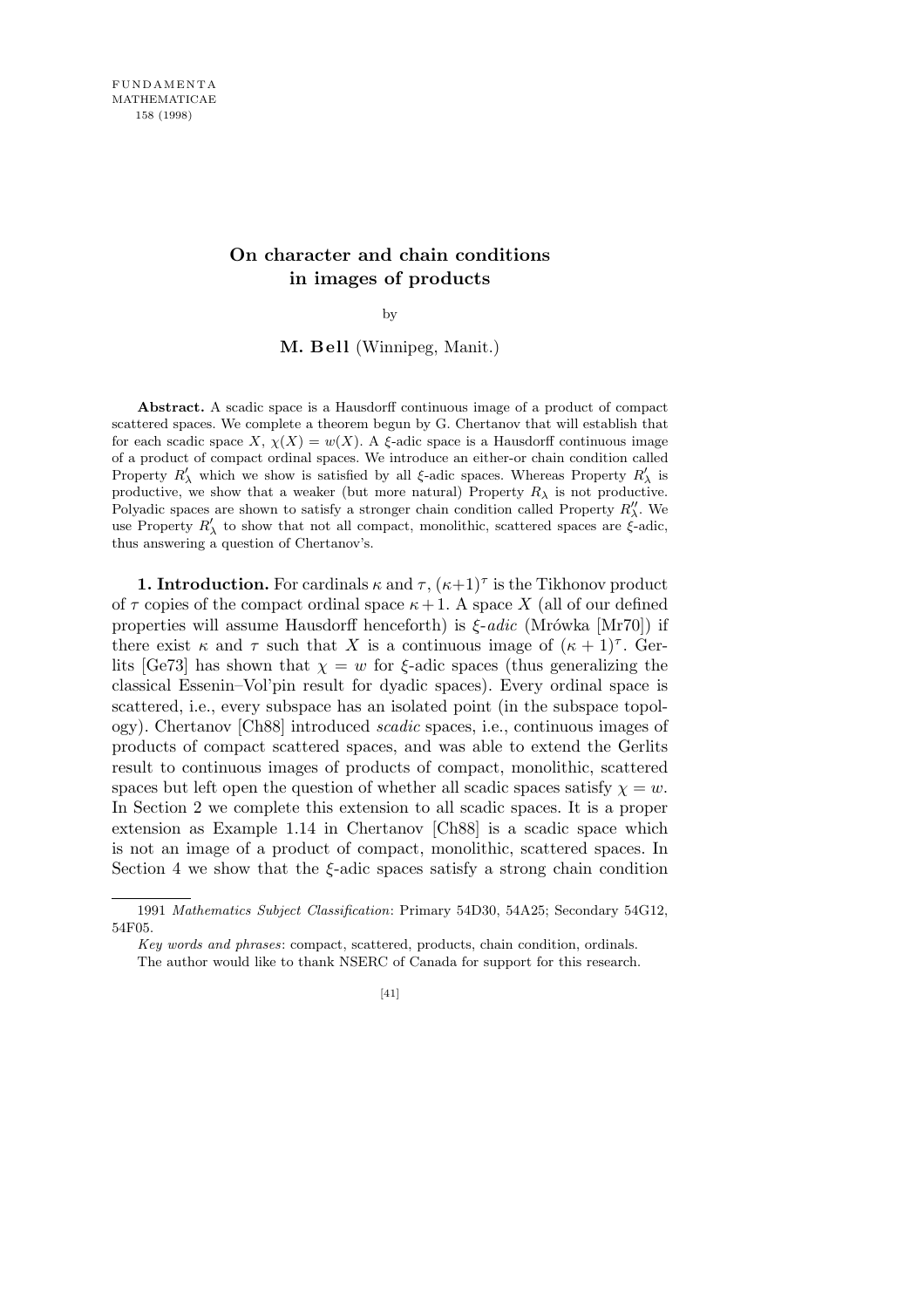42 M. Bell

called Property  $R'_{\lambda}$ . Using this result, we show that the Chertanov extension was strict; we do this by producing a compact, monolithic, scattered space which is not  $\xi$ -adic. In Section 3 we study Property  $R'_{\lambda}$  and related properties in their own right; for example, we show that Property  $R'_{\lambda}$  is preserved by products whereas a weaker (but more natural) Property  $R_{\lambda}$  is not. An important subclass of the *ξ*-adic spaces is formed by the *polyadic* spaces, continuous images of  $(\alpha \kappa)^{\tau}$  where  $\alpha \kappa$  is the Alexandrov one point compactification of the discrete space  $\kappa$ . In Section 4 we show that polyadic spaces satisfy a stronger chain condition than Property  $R'_{\lambda}$ ; this improves a result in [Be96].

We denote the family of all clopen subsets of *X* by CO(*X*). A *Boolean* space is a compact space such that  $CO(X)$  is a basis. For a point  $x \in X$ ,  $\chi(x)$ is the least cardinality of a neighbourhood base at *x* in *X*. Then  $\chi(X)$  =  $\sup\{ \chi(x) : x \in X \}$ . The least cardinality of a base for *X* is denoted by  $w(X)$ . Further,  $\{x_\alpha : \alpha < \kappa\} \subset X$  is called a *right-separated κ-sequence* if for each  $\alpha < \kappa$ ,  $x_{\alpha} \notin \overline{\{x_{\beta} : \beta > \alpha\}}$ . The *hereditary Lindelöf number* of X is  $hL(X) = \sup\{\kappa : \text{there exists a right-separated } \kappa\text{-sequence in } X\}.$  For a cardinal  $\kappa$ ,  $[X]^{\kappa}$  denotes the set  $\{A \subset X : |A| = \kappa\}.$ 

A *∆*-*system* is a collection B of sets for which there exists a set *R* (called the *root* of the *∆*-system) such that if *A* and *B* are two distinct elements of B, then  $A \cap B = R$ . A standard fact (Lemma 2.4 of Hodel [Ho84]) is the following: if  $\lambda$  is an uncountable regular cardinal and  $\langle F_\alpha : \alpha < \lambda \rangle$  is a *λ*-sequence of finite sets, then there exists  $A \subset \lambda$  with  $|A| = \lambda$  such that  ${F_{\alpha} : \alpha \in A}$  is a *∆*-system.

**2. Character and weight coincide for scadic spaces.** Here is Chertanov's main theorem on character versus weight for scadic spaces.

THEOREM 2.1 (Chertanov [Ch88]). Let  $S =$  $\overline{a}$ *α∈A S<sup>α</sup> be a product of compact scattered spaces and let X be an image of S with*  $\chi(X) = \kappa$ *. Then there exists*  $B \subset A$  *with*  $|B| \leq \kappa$  *and for each*  $\alpha \in B$ , *an*  $F_{\alpha} \subset S_{\alpha}$  *with*  $|F_{\alpha}| \leq \kappa$  *such that X is an image of*  $\prod_{\alpha \in B} \overline{F}_{\alpha}$ . Consequently, *a scadic space X with*  $\chi(X) = \kappa$  *is an image of a product of at most*  $\kappa$  *compact scattered spaces*, *each of density at most κ.*

If  $\kappa$  is an infinite cardinal,  $A \subset X$ ,  $x \in X$ , and for every neighbourhood *V* of *x*,  $|A \setminus V| < \kappa$ , then we say that *x* is a *κ*-*limit point* of *A*. Further, *X* is *κ*-*sequentially compact* if for every  $A \subset X$  with  $|A| = \kappa$  there exists  $B \subset A$ with  $|B| = \kappa$  and there exists  $x \in X$  such that *x* is a  $\kappa$ -limit point of *B*.

Lemma 2.2. *A compact scattered space X is κ-sequentially compact for all infinite cardinals κ.*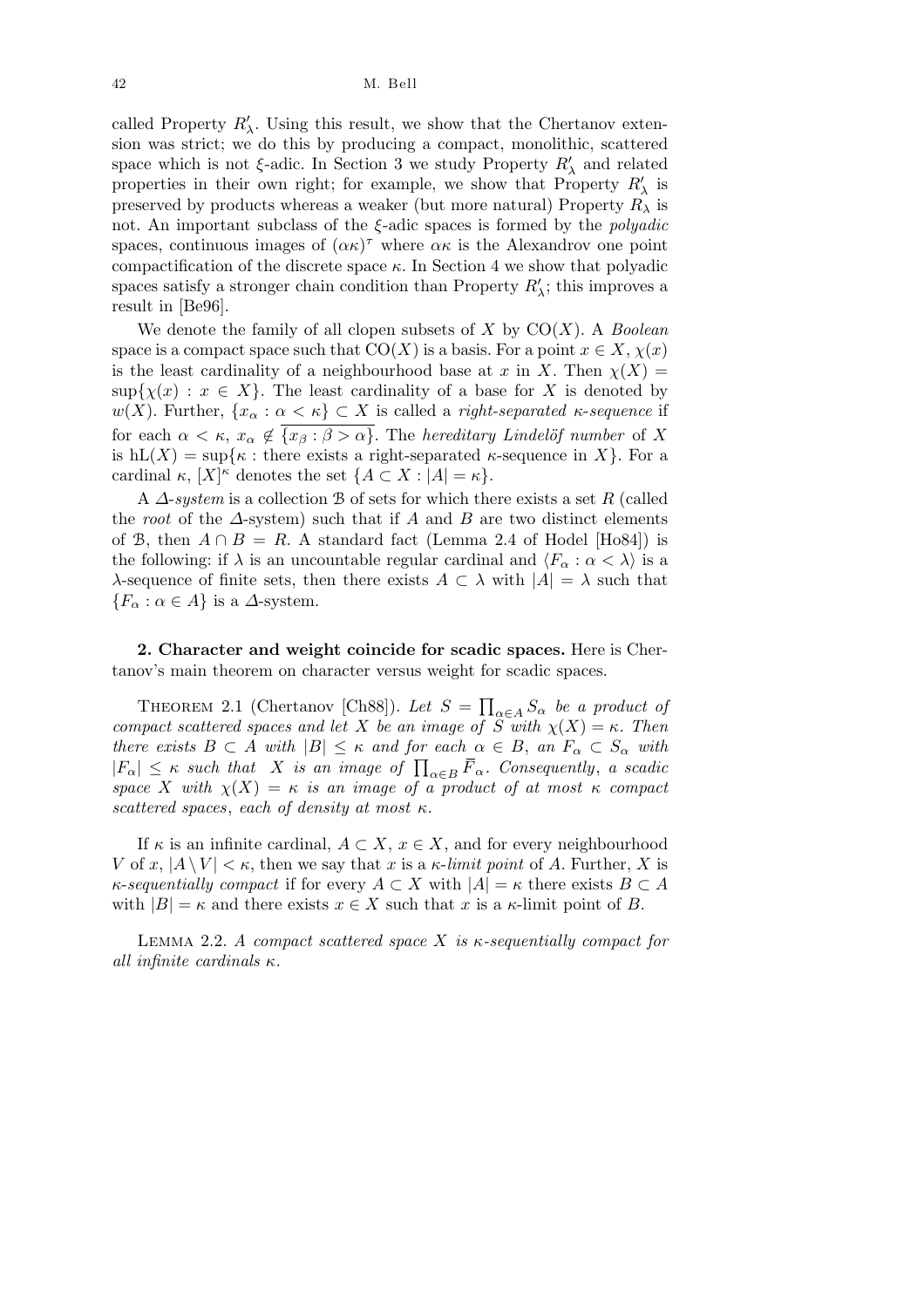P r o o f. We assume the reader is familiar with the scattering height of a compact scattered space ([HBA89], page 275). Supppose that our lemma is true for all compact scattered spaces *Y* with  $\text{ht}(Y) < \alpha$ . Let  $\text{ht}(X) = \alpha =$  $\beta + 1$  where the  $\beta$ th level  $X_{\beta}$  is a finite non-empty set *F* and let  $A \in [X]^{\kappa}$ . Assuming that each  $x \in F$  is not a *κ*-limit point of any subset of *A* of cardinality  $\kappa$ , by a finite recursion, we can get an open set  $U \supset F$  such that  $|A \setminus U| = \kappa$ . As ht $(X \setminus U) < \alpha$ , our inductive hypothesis implies that there exists  $B \in [A \setminus U]^{\kappa}$  and there exists  $x \in X \setminus U$  such that *x* is a *κ*-limit point of *B* in  $X \setminus U$  but then *x* is a *κ*-limit point of *B* in  $X$ .

If  $X \subset S =$  $\overline{a}$  $a \in A$  *S*<sup>*a*</sup> and *F ⊂ A*, then *F* is called a *support* of *X* if  $X = \pi_F^{-1}(\pi_F(X))$  where  $\pi_F$  is the projection map of *S* onto  $\prod_{\alpha \in F} S_\alpha$ . The open subsets of *S* with a finite support form a basis for *S*, which is closed under finite unions. This implies that whenever  $K \subset U$ , with  $K$  compact and *U* open in *S*, then there exists an open *O* with a finite support such that  $K \subset O \subset U$ .

LEMMA 2.3. Let  $S =$  $\overline{a}$  $\alpha < \kappa$  *S*<sup>α</sup> *be a product of*  $\kappa$ <sup>+</sup>-sequentially compact *compact spaces and let X be an image of S with*  $\chi(X) = \kappa$ *. Then*  $w(X) = \kappa$ *.* 

P r o o f. Let f map *S* continuously onto *X*. We first show that  $hL(X) \leq \kappa$ . Assume that  $hL(X) \geq \kappa^+$ . It then follows, upon using regularity twice, that we can choose open sets  $U_{\alpha}$ ,  $V_{\alpha}$ ,  $W_{\alpha}$  in  $X$  and points  $s_{\alpha}$  in  $X$ , for  $\alpha < \kappa^+$ , with  $\overline{U}_{\alpha} \subset V_{\alpha}, \ \overline{V}_{\alpha} \subset W_{\alpha}$  and  $s_{\alpha} \in U_{\alpha} \setminus \bigcup_{\beta < \alpha} W_{\beta}$ . Get open sets  $O_{\alpha}$ and  $O'_\alpha$  in *S* with finite supports  $F_\alpha$  such that  $f^{-1}(\overline{U}_\alpha) \subset O_\alpha \subset f^{-1}(V_\alpha)$ and  $f^{-1}(\overline{V}_\alpha) \subset O'_\alpha \subset f^{-1}(W_\alpha)$ . Since there are only  $\kappa$  finite subsets of *κ*, get a finite  $F \subset \kappa$  and an  $A \in [\kappa^+]^{\kappa^+}$  such that each  $O_\alpha$  and  $O'_\alpha$ , for  $\alpha \in A$ , has *F* as a support. For each  $\alpha \in A$ , choose  $p_{\alpha} \in f^{-1}(s_{\alpha})$ . As  $a \in F S$ <sup>*α*</sup> is *κ*<sup>+</sup>-sequentially compact (this property is finitely productive) and  $|\{p_{\alpha} | F : \alpha \in A\}| = \kappa^{+}$ , get  $B \in [A]^{\kappa^{+}}$  and  $y \in$ …<br>—  $\alpha \in F$  *S*<sup>*α*</sup> such that  $y$  is a  $\kappa^+$ -limit point of  $\{p_\alpha \mid F : \alpha \in B\}$ . Extend  $y$  to  $y'$  in  $\prod_{\alpha \leq \kappa} S_\alpha$ . For each  $\beta \in B$ , put  $q_{\beta} = p_{\beta} | F \cup y' | (\kappa \setminus F)$ . Then *y'* is a  $\kappa^+$ -limit point of  ${q_{\alpha}: \alpha \in B}$ . As  $\chi(X) = \kappa$ , choose open sets  $G_{\alpha}$  in *S*, for  $\alpha \in \kappa$ , such that  $f^{-1}(f(y')) = \bigcap_{\alpha < \kappa} G_\alpha$ . Choose  $\gamma \in B$  such that  $q_\gamma \in f^{-1}(f(y'))$ . Since  $q_{\gamma}$ <sup> $\upharpoonright$ </sup>  $F = p_{\gamma}$  $\upharpoonright$  *F* and *F* is a support of  $O_{\gamma}$  and  $p_{\gamma} \in O_{\gamma}$ , we have  $q_{\gamma} \in O_{\gamma}$ . Therefore,  $q_{\gamma} \in f^{-1}(V_{\gamma})$ . Since  $f(q_{\gamma}) = f(y')$ , we have  $y' \in f^{-1}(V_{\gamma})$ . Now, choose  $\delta > \gamma$  with  $\delta \in B$  such that  $q_{\delta} \in f^{-1}(V_{\gamma})$ . Since  $p_{\delta} | F = q_{\delta} | F$  and F is a support of  $O'_{\gamma}$  and  $q_{\delta} \in O'_{\gamma}$ , we have  $p_{\delta} \in O'_{\gamma}$ . Therefore,  $p_{\delta} \in f^{-1}(W_{\gamma})$ , whence  $s_{\delta} \in W_{\gamma}$  yet  $\gamma < \delta$ , a contradiction. Hence,  $hL(X) \leq \kappa$ .

Since  $\chi(X \times X) = \kappa$  and  $X \times X$  is an image of  $S \times S$ , we can apply the preceding to deduce that  $hL(X \times X) \leq \kappa$ . It is a basic result for compact spaces (Corollary 7.6 of Hodel [Ho84]) that this implies  $w(X) \leq \kappa$ . The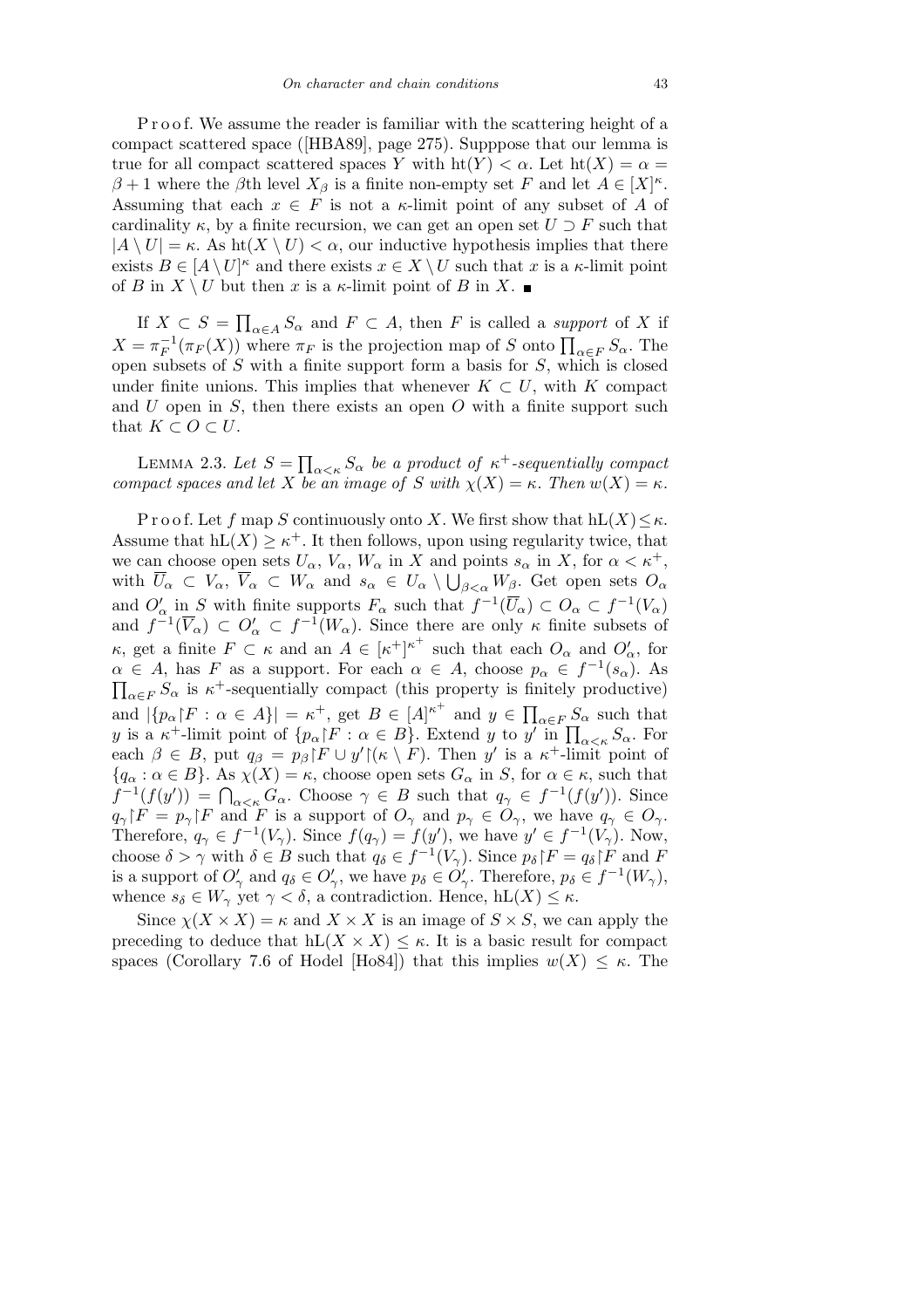author would like to thank Paul Gartside for showing this quick way to end the proof of the lemma.

Thus, Theorem 2.1 followed by Lemmas 2.2 and 2.3 yields

THEOREM 2.4. *If X is a scadic space*, *then*  $\chi(X) = w(X)$ .

**3. Either-or chain conditions.** This section expands upon the results about Property  $R_{\lambda}$  in [Be96]. For clarity of thought and ease of presentation, we are going to present the clopen version of our either-or chain conditions; see the remarks after Theorem 4.3 for the non-Boolean version. Let  $\lambda$  be an infinite cardinal. We say that a Boolean space has *Property*  $R'_{\lambda}$  if whenever  $\langle U_{\alpha}, V_{\alpha} \rangle_{\alpha < \lambda}$  is a sequence of pairs of clopen sets, then there exists a  $K \subset \lambda$ with  $|K| = \lambda$  such that *either* for every  $\alpha < \beta$  in  $K, U_{\alpha} \cap V_{\beta} = \emptyset$ , *or* for every  $\alpha < \beta$  in *K*,  $U_{\alpha} \cap V_{\beta} \neq \emptyset$ . If, in the if-clause of the definition of Property  $R'_{\lambda}$ , we require that  $U_{\alpha} = V_{\alpha}$  for all  $\alpha < \lambda$ , then this is the weaker *Property*  $R_{\lambda}$ of [Be96]. If, in the then-clause of the definition of Property  $R'_{\lambda}$ , we replace both occurrences of  $\alpha < \beta$  by  $\alpha \neq \beta$ , then this is the stronger *Property R<sup>n</sup><sub>1</sub>*. We say that a Boolean space has *Property*  $T_{\lambda}$  if whenever  $\langle U_{\alpha}\rangle_{\alpha<\lambda}$  is a sequence of clopen sets, then there exists a  $K \subset \lambda$  with  $|K| = \lambda$  such that *either* for every  $\alpha < \beta$  in *K*,  $U_{\alpha} \cap U_{\beta} = \emptyset$ , or for every finite  $F \subset K$ ,  $\alpha_{\alpha\in F} U_{\alpha} \neq \emptyset$ . Properties R'', R', R and T denote Properties  $R''_{\omega_1}$ ,  $R'_{\omega_1}$ ,  $R_{\omega_1}$ and  $T_{\omega_1}$  respectively. For brevity, in all the above properties, we will refer to a *K* with the attributes in the corresponding either-or clauses as a *correct K*. By taking inverse images, it is easily seen that Properties  $R^{\prime\prime}_{\lambda}$ ,  $R^{\prime}_{\lambda}$ ,  $R_{\lambda}$ and  $T_{\lambda}$  are preserved by continuous images.

The classical Ramsey theorem for  $\omega$  shows us that every Boolean space has Property  $R'_\omega$  and an easy example shows that no infinite Boolean space can have Property  $R''_{\omega}$ . No crowded (i.e. without isolated points) Boolean space can have Property  $T_\omega$  whereas for every  $\kappa$ ,  $\alpha \kappa$  has Property  $T_\omega$ . Our interest is in these properties when  $\lambda$  is uncountable and regular.

Let  $\mathcal{B} \subset \text{CO}(X)$ . We say that *X* has *Property*  $R'_{\lambda}(\mathcal{B})$  if whenever  $\langle U_{\alpha}, V_{\alpha} \rangle_{\alpha < \lambda}$  is a sequence of pairs of clopen sets of B, then there exists a correct  $K \in [\lambda]^{\lambda}$ .

LEMMA 3.1. Let  $\mathcal{B} \subset \text{CO}(X)$  *be a fixed base for the open sets of a Boolean space X and let*  $\lambda$  *be a cardinal of uncountable cofinality. If X has Property*  $R'_{\lambda}(\mathcal{B})$ , *then X has Property*  $R'_{\lambda}$ .

P r o o f. Let  $\langle U_{\alpha}, V_{\alpha} \rangle_{\alpha < \lambda}$  be a sequence of pairs of clopen sets of *X*. As  $\lambda$ has uncountable cofinality and  $\mathcal B$  is a base, by thinning to a subsequence of cardinality  $\lambda$ , we will assume that there exist  $m, n < \omega$  such that for each  $\alpha < \lambda$ ,  $U_{\alpha} = \bigcup_{i \leq m} A_{\alpha}^i$  and  $V_{\alpha} = \bigcup_{i \leq n} B_{\alpha}^i$  where  $A_{\alpha}^i, B_{\alpha}^j \in \mathcal{B}$  for all  $i < m$ ,  $j < n$  and  $\alpha < \lambda$ . We now assume that there does not exist a  $K \in |\lambda|^{\lambda}$  such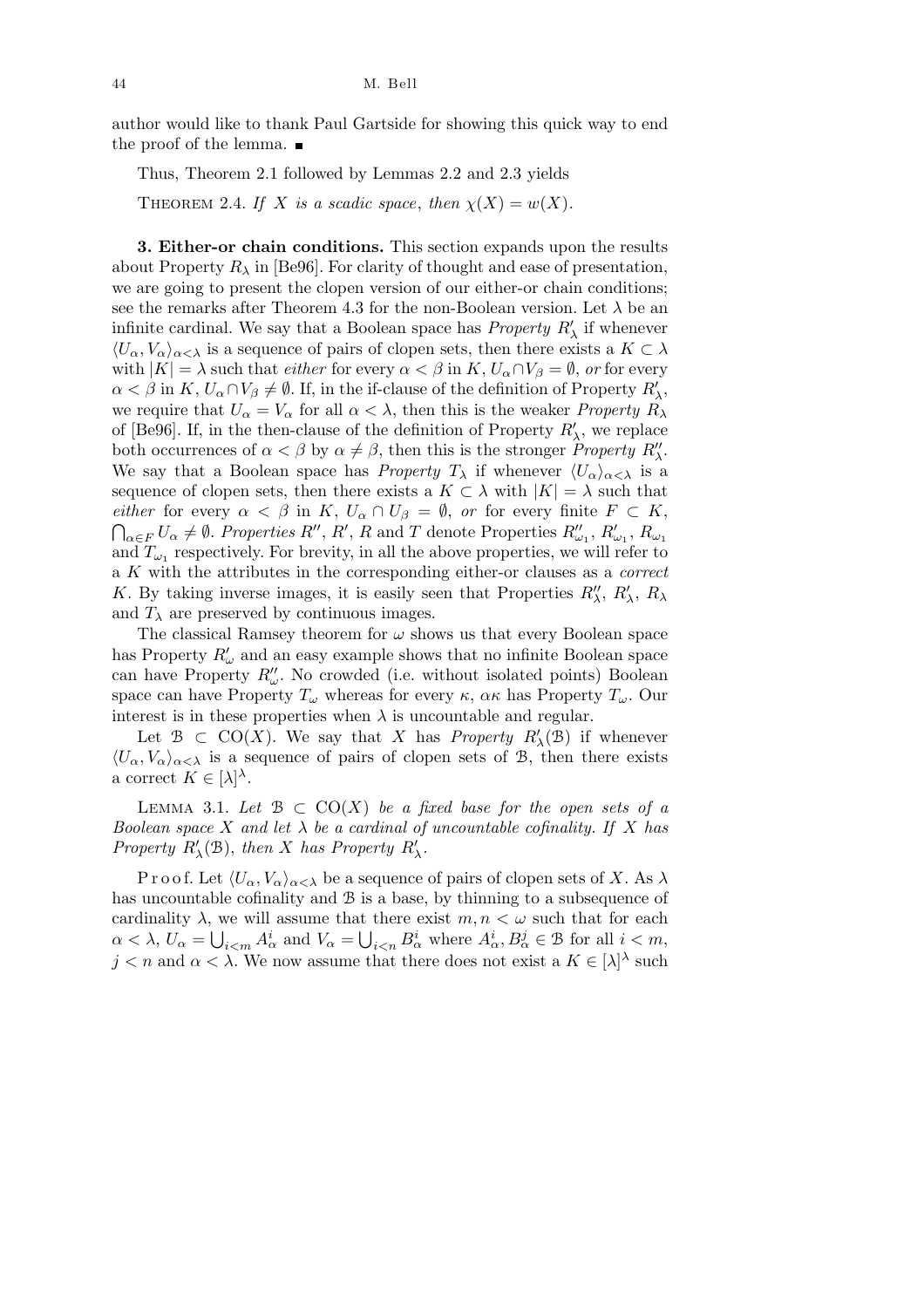that  $\alpha < \beta$  in *K* implies  $U_{\alpha} \cap V_{\beta} \neq \emptyset$ . For each  $i < m, j < n$  and  $H \in [\lambda]^{\lambda}$ we can apply Property  $R'_{\lambda}(\mathcal{B})$  to the sequence  $\langle A^i_{\alpha}, B^j_{\alpha} \rangle_{\alpha \in H}$  to get  $K \in [H]^{\lambda}$ such that  $\alpha < \beta$  in *K* implies  $A^i_\alpha \cap B^j_\beta = \emptyset$ . Thus, after  $m \times n$  successive applications, we get  $K \in [\lambda]^{\lambda}$  such that  $\alpha < \beta$  in *K* implies  $U_{\alpha} \cap V_{\beta} = \emptyset$ .

LEMMA 3.2. For each uncountable, regular cardinal  $\lambda$ , Property  $R'_{\lambda}$  is *productive.*

P r o o f. Let  $\kappa$  be a cardinal and let  $\{X_\alpha : \alpha < \kappa\}$  be a family of Boolean spaces with Property  $R'_{\lambda}$ . Put  $X = \prod_{\alpha < \kappa} X_{\alpha}$ . Let  $\langle U_{\alpha}, V_{\alpha} \rangle_{\alpha < \lambda}$  be a sequence of pairs of clopen sets of *X*. For each  $\alpha < \lambda$ , let  $F_\alpha \subset \kappa$  be a finite support of *U*<sup>*α*</sup> and of *V*<sup>*α*</sup>. Choose  $A \in [\lambda]^{\lambda}$  such that  $\{F_{\alpha} : \alpha \in A\}$  is a  $\Delta$ -system with root *R*. Then, for each  $\alpha < \beta$  in *A*,  $U_{\alpha} \cap V_{\beta} = \emptyset \Leftrightarrow \pi_R(U_{\alpha}) \cap \pi_R(V_{\beta}) = \emptyset$ . So, it suffices to show that Property  $R'_{\lambda}$  is finitely productive, i.e., that Property  $R'_{\lambda}$  is 2-productive. To this end, let *X* and *Y* be Boolean spaces with Property  $R'_{\lambda}$ . Invoking Lemma 3.1, we start with a sequence of pairs of standard basic clopen sets  $\langle A_{\alpha} \times B_{\alpha}, C_{\alpha} \times D_{\alpha} \rangle_{\alpha < \lambda}$  in  $X \times Y$ . Now we apply Property  $R'_{\lambda}$  to  $\langle A_{\alpha}, C_{\alpha} \rangle_{\alpha < \lambda}$  to get a correct  $H \in [\lambda]^{\lambda}$  and then we apply Property  $R'_{\lambda}$  to  $\langle B_{\alpha}, D_{\alpha} \rangle_{\alpha \in H}$  to get a correct  $K \in [H]^{\lambda}$ . Then  $\langle A_{\alpha} \times B_{\alpha}, C_{\alpha} \times D_{\alpha} \rangle_{\alpha \in K}$  is our required correct subsequence.

It was shown in [Be96] that  $\alpha\omega_1$  has Property *T* but  $(\alpha\omega_1)^2$  does not (although  $(\alpha\omega_1)^2$  does have Property *R*) and the question was raised whether Property *R* is productive. We will show that there is a Boolean space with Property *T* whose square does not have Property *R*. The following graph spaces will be used again in the next section. *G* is a *graph* on a set *X* if  $G \subset [X]^2$ . For  $\{x, y\} \in G$ , we will write  $x -_G y$  or just  $x - y$  if the graph is understood. A subset *C* of *X* such that  $x - y$  for all  $x \neq y$  in *C* is said to be *complete*. A subset *I* of *X* such that  $x \neq y$  for all  $x \neq y$  in *I* is said to be *independent*. For  $x \in X$ , define  $x^+ = \{C \subset X : C$  is complete and  $x \in C\}$ and define  $x^- = \{C \subset X : C$  is complete and  $x \notin C\}$ . Use  $\{x^+, x^- : x \in X\}$ as a closed (also open) subbase for a topology on  $G^* = \{C \subset X : C$  is complete*}*. *G<sup>∗</sup>* with this topology is a Boolean space. Every clopen subset *b* of  $G^*$  has a finite support, i.e., there is a finite  $F \subset X$  such that for each  $C \in G^*$  one has  $C \in b$  iff  $C \cap F \in b$ . A graph *G* on a set *X* is said to be *twofold* if  $X = C \cup I$  where *C* is complete and *I* is independent.

THEOREM 3.3. If G is a twofold graph and  $\lambda$  is an uncountable, regular *cardinal, then*  $G^*$  *has Property*  $T_\lambda$ *.* 

Proof. Let *G* be a graph on  $X = C \cup I$  where *C* is complete and *I* is independent. Let  $\langle b_{\alpha} : \alpha \langle \lambda \rangle$  be a sequence of clopen sets of  $G^*$ . For each  $\alpha < \lambda$ , let  $F_{\alpha} \subset X$  be a finite support of  $b_{\alpha}$ . We may assume that  ${F_\alpha : \alpha < \lambda}$  forms a *∆*-system with root *R*.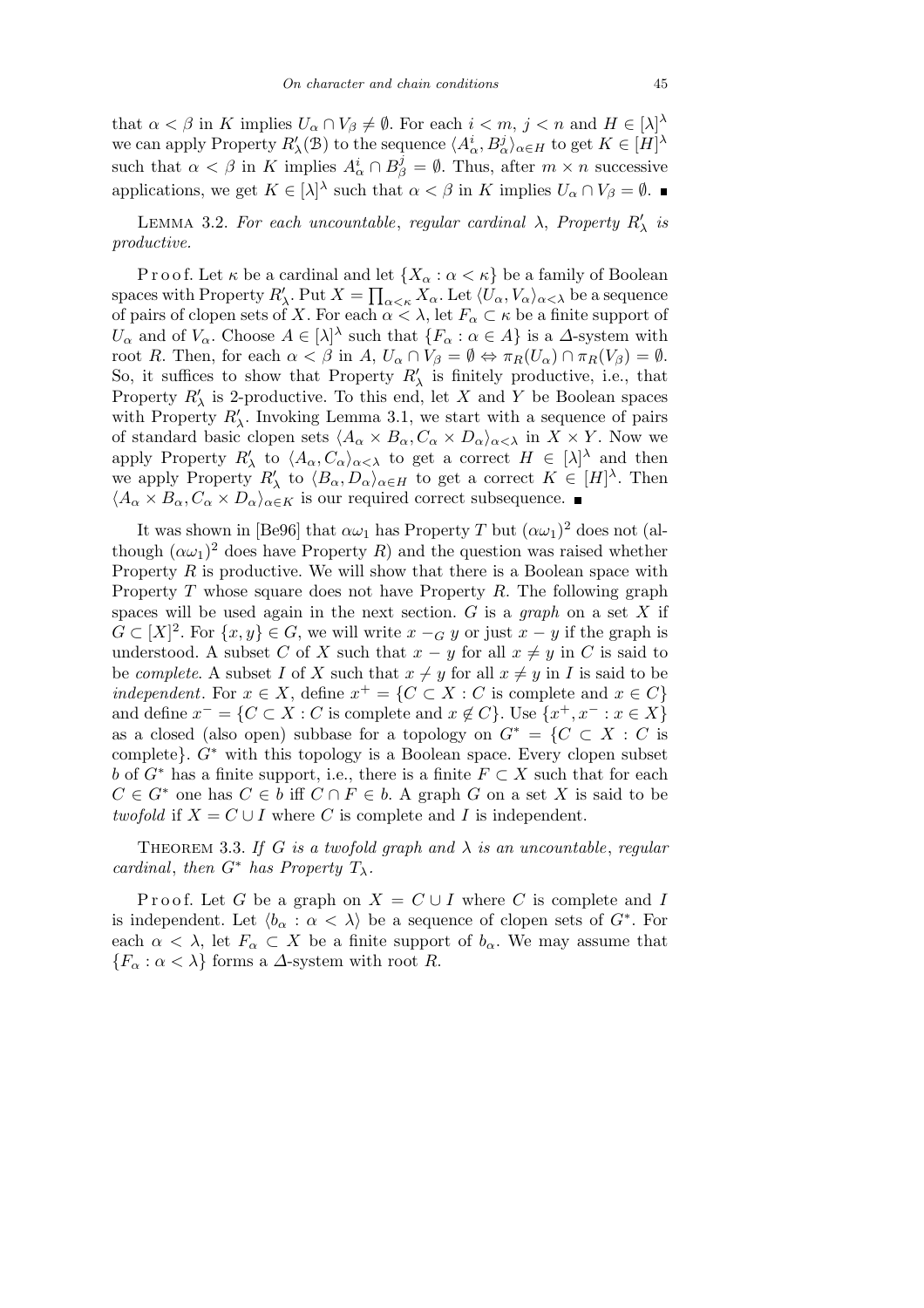CASE 1: *There exist*  $\lambda \alpha$ 's for which there exists  $X_{\alpha} \subset F_{\alpha} \cap C$  with  $X_{\alpha} \in b_{\alpha}$ . Choose  $A \in [\lambda]^{\lambda}$ ,  $S \subset R$  and for each  $\alpha \in A$ , an  $X_{\alpha} \subset F_{\alpha} \cap C$ with  $X_{\alpha} \in b_{\alpha}$  and  $X_{\alpha} \cap R = S$ . Then  $\{b_{\alpha} : \alpha \in A\}$  is centered. To see this, take a finite  $H \subset A$ . Since  $Z = \bigcup_{\alpha \in H} X_{\alpha} \subset C$ , we have  $Z \in G^*$ . If  $\beta, \alpha \in H$ and  $\beta \neq \alpha$ , then  $X_{\beta} \cap F_{\alpha} = X_{\beta} \cap F_{\beta} \cap F_{\alpha} = X_{\beta} \cap R = S = X_{\alpha} \cap R \subset X_{\alpha}$ ; hence, for  $\alpha \in H$ ,  $Z \cap F_{\alpha} = X_{\alpha} \cap F_{\alpha}$ ; so  $Z \in b_{\alpha}$ .

CASE 2: *There exists*  $x \in R \cap I$  *and there exist*  $\lambda \alpha$ *'s for which there exists*  $X_{\alpha} \in x^+ \cap b_{\alpha}$ . Choose  $A \in [\lambda]^{\lambda}$ ,  $x \in R \cap I$  and  $S \subset R$  such that for each  $\alpha \in A$ ,  $X_{\alpha} \in x^+ \cap b_{\alpha}$  and  $X_{\alpha} \cap R = S$ . Then  $\{b_{\alpha} : \alpha \in A\}$  is centered. To see this, take a finite  $H \subset A$ . Put  $Z = \bigcup_{\alpha \in H} (X_\alpha \cap F_\alpha)$ . Since *I* is independent,  $Z \cap I = \{x\}$  and so  $Z \in G^*$ . If  $\beta, \alpha \in H$  and  $\beta \neq \alpha$ , then  $X_{\beta} \cap F_{\beta} \cap F_{\alpha} = X_{\beta} \cap R = S = X_{\alpha} \cap R \subset X_{\alpha}$ ; hence, for  $\alpha \in H$ ,  $Z \cap F_\alpha = X_\alpha \cap F_\alpha$ ; so  $Z \in b_\alpha$ .

CASE 3: *There exist*  $\lambda \alpha$ 's such that for each  $Z \subset F_\alpha$  with  $Z \in b_\alpha$  we *have*  $Z \cap I \neq \emptyset$  *and for each*  $x \in R \cap I$  *we have*  $x^+ \cap b_\alpha = \emptyset$ . Let *A* be the set of all such *α*'s. Then  $A \in [\lambda]^{\lambda}$  and we claim that for  $\alpha \neq \beta$  in  $A, b_{\alpha} \cap b_{\beta} = \emptyset$ . Striving for a contradiction, take  $Z \in b_\alpha \cap b_\beta$  where  $\alpha \neq \beta$  in A. Then  $Z \cap F_{\alpha} \in b_{\alpha}$ , so  $Z \cap F_{\alpha} \cap I \neq \emptyset$ . Similarly,  $Z \cap F_{\beta} \cap I \neq \emptyset$ . As I is independent, this means we can choose  $x \in I$  such that  $x \in Z \cap F_\alpha \cap F_\beta = Z \cap R$ ; but then  $x \in R \cap I$  and  $Z \in x^+ \cap b_\alpha$ , a contradiction.

We will use the Sierpinski graph *S* on  $\omega_1$  (cf. [EHMR84], page 123). The key property of *S* that we use is that there does not exist an uncountable complete subset nor an uncountable independent subset of  $\omega_1$ .

Example 3.4. *Property R is not productive.*

Proof. Let  $A = \{a_\alpha : \alpha < \omega_1\}$  and  $B = \{b_\alpha : \alpha < \omega_1\}$  be two disjoint sets of cardinality  $\omega_1$ . We define a twofold graph *G* on  $X = A \cup B$  as follows: *A* is complete and *B* is independent. Let *S* be the Sierpinski graph on the set  $\omega_1$ . We put  $a_\alpha - b_\beta \Leftrightarrow (\alpha - s)\beta$  or  $\alpha = \beta$ ). Theorem 3.3 implies that *G*<sup>\*</sup> has Property *T* and therefore Property *R*. In  $G^* \times G^*$ , for  $\alpha < \omega_1$ , put  $U_{\alpha} = (a_{\alpha}^{+} \times b_{\alpha}^{+}) \cup (b_{\alpha}^{+} \times a_{\alpha}^{+})$ . We claim that for  $\alpha \neq \beta$ ,  $\alpha -_{S} \beta \Leftrightarrow U_{\alpha} \cap U_{\beta} \neq \emptyset$ . Hence,  $G^* \times G^*$  does not have Property *R*. To see this, take  $\alpha \neq \beta$ . If  $\alpha -_{S} \beta$ , then  $({a_{\alpha}, b_{\beta}}, {b_{\alpha}, a_{\beta}}) \in U_{\alpha} \cap U_{\beta}$ . If  $\alpha \neq s \beta$ , then

- $(a^+_{\alpha} \times b^+_{\alpha}) \cap (a^+_{\beta} \times b^+_{\beta}) = \emptyset$  because  $b_{\alpha} \neq b_{\beta}$ .
- $(a^+_{\alpha} \times b^+_{\alpha}) \cap (b^+_{\beta} \times a^+_{\beta}) = \emptyset$  because  $a_{\alpha} \neq b_{\beta}$ .
- $(b^+_{\alpha} \times a^+_{\alpha}) \cap (a^+_{\beta} \times b^+_{\beta}) = \emptyset$  because  $a_{\alpha} \neq b_{\beta}$ .
- $(b^+_{\alpha} \times a^+_{\alpha}) \cap (b^+_{\beta} \times a^+_{\beta}) = \emptyset$  because  $b_{\alpha} \neq b_{\beta}$ .

**4.** *ξ***-adic spaces.** A compact space *X* is *monolithic* (Arkhangel'skiŭ  $[Ar76]$ ) if for every  $A \subset X$  we have  $w(\overline{A}) \leq |A|$ . It is mentioned in [Ch88]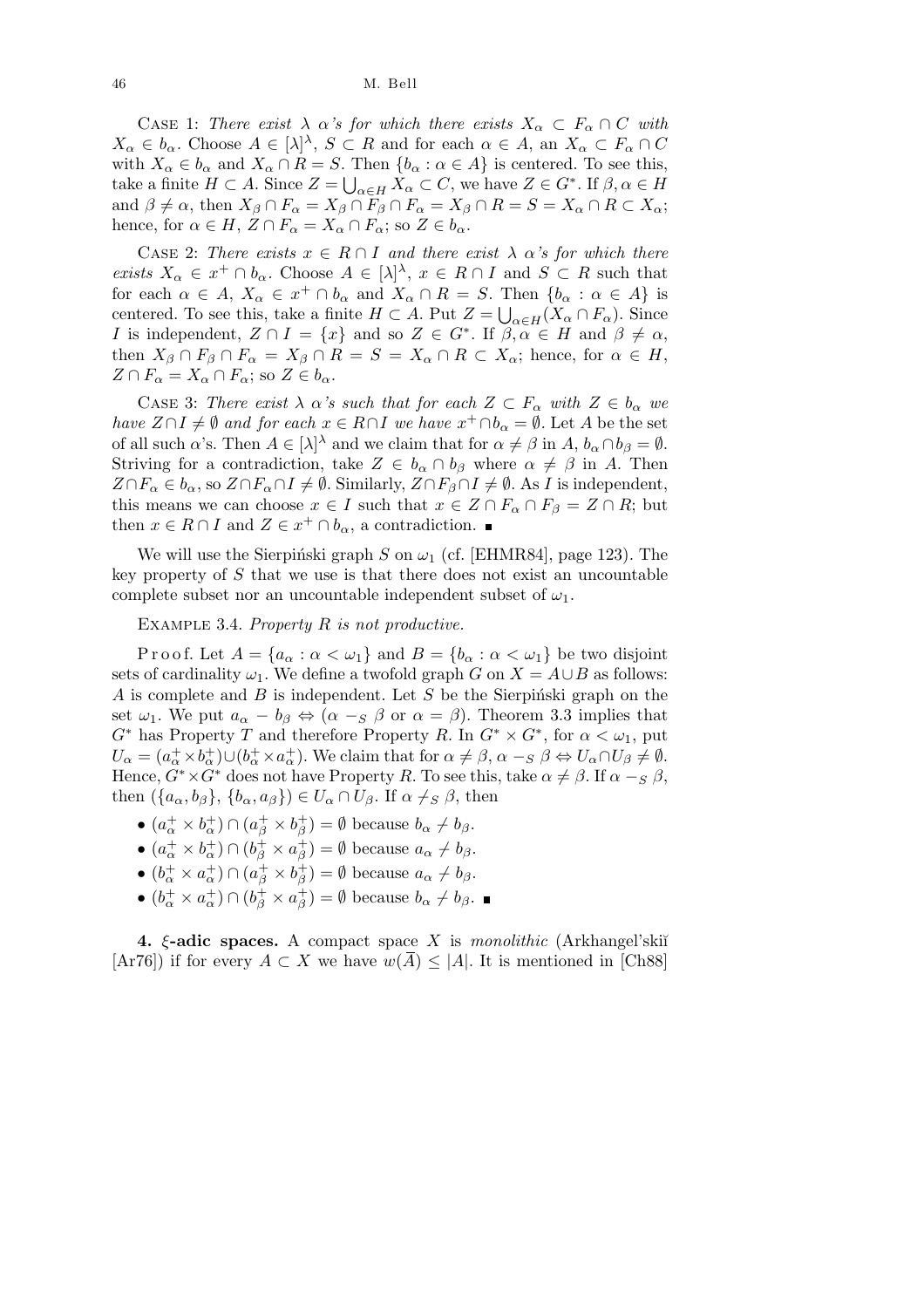that if all factor spaces  $S_\alpha$  are monolithic, then Theorem 2.1 implies  $\chi(X)$  =  $w(X)$ . Thus, as compact ordinal spaces are monolithic, this generalizes the result of J. Gerlits [Ge73] that  $\chi = w$  for  $\xi$ -adic spaces. In [Ch88] the question is asked whether there exists a compact, monolithic, scattered space which is not  $\xi$ -adic. We will use Property  $R'_{\lambda}$  to show that there is such an example.

If  $A, B \subset \lambda$  and  $\alpha < \beta$  whenever  $\alpha \in A$  and  $\beta \in B$ , then we write  $A < B$ . In our theorem we will need two basic facts about clopen intervals in a compact ordinal space.

FACT 4.1. Let  $\kappa$  and  $\lambda$  be infinite cardinals with  $\lambda$  regular. For every *sequence of clopen intervals*  $\langle I_{\alpha} = [l_{\alpha}, r_{\alpha}] \rangle_{\alpha < \lambda}$  *in*  $\kappa + 1$ *, there exists*  $A \in [\lambda]^{\lambda}$ *such that one of the following is true*:

 $O1. \ \alpha < \beta \text{ in } A \text{ implies } I_α \subset I_β.$  $O2. α < β$  *in A implies*  $I_β ⊂ I_α$ *.* **O3.**  $\alpha < \beta$  *in A implies*  $I_{\alpha} < I_{\beta}$ *.* O4.  $\{l_{\alpha} : \alpha \in A\} < \{r_{\alpha} : \alpha \in A\}$  and  $\alpha < \beta$  in A imply  $l_{\alpha} < l_{\beta}$  and

 $r_{\alpha} < r_{\beta}$ *.* 

P r o o f. Use the partition relation  $\lambda \to (\lambda, \omega)^2$  (cf. [EHMR84], page 70) to get  $B \in [\lambda]^{\lambda}$  such that  $\alpha < \beta$  in *B* implies that  $l_{\alpha} \leq l_{\beta}$  and  $r_{\alpha} \leq r_{\beta}$ . If there exists  $\alpha \in B$  such that for  $\lambda \beta$ 's in  $B$ ,  $l_{\alpha} = l_{\beta}$ , then we achieve O1. If there exists  $\alpha \in B$  such that for  $\lambda \beta$ 's in  $B$ ,  $r_{\alpha} = r_{\beta}$ , then we achieve O2. Otherwise, by regularity of  $\lambda$ , we can extract  $C \in |B|^{\lambda}$  such that for  $\alpha < \beta$ in *C*, we have  $l_{\alpha} < l_{\beta}$  and  $r_{\alpha} < r_{\beta}$ . Put  $l = \sup\{l_{\alpha} : \alpha \in C\}$  and  $r =$  $\sup\{r_{\alpha} : \alpha \in C\}$  (*l* or *r* may equal *κ*). If  $l = r$ , then we achieve O3, by recursion, for some  $D \in [C]^{\lambda}$ . If  $l \leq r$ , then we achieve O4 for some tail of  $C$ .

FACT 4.2. Let  $\kappa$  and  $\lambda$  be infinite cardinals. Let U be a clopen interval in  $\kappa + 1$ *. Let*  $\langle V_{\alpha} = [l_{\alpha}, r_{\alpha}] \rangle_{\alpha < \lambda}$  *be a sequence of clopen intervals in*  $\kappa + 1$  *that satisfies* O1, O2, O3 *or* O4 *with*  $A = \lambda$ *. Then either*  $|\{\alpha < \lambda : U \cap V_{\alpha} = \emptyset\}|$  $\langle \langle \lambda \rangle$  *or*  $|\{\alpha \langle \lambda : U \cap V_{\alpha} \neq \emptyset\}| \langle \lambda \rangle$ .

Proof. Assume not, i.e., there are  $\lambda$   $\alpha$ 's such that  $U \cap V_{\alpha} = \emptyset$  and there are  $\lambda$   $\alpha$ 's such that  $U \cap V_{\alpha} \neq \emptyset$ . Clearly, the  $V_{\alpha}$ 's cannot satisfy O1, O2, or O3. So, the  $V_\alpha$ 's must satisfy O4. Let  $l = \sup\{l_\alpha : \alpha < \lambda\}$  and let  $r = \sup\{r_\alpha : \alpha < \lambda\}$ . Then  $l < r$ . If  $U \cap [l, r) \neq \emptyset$ , then  $|\{\alpha < \lambda : U \cap V_\alpha = \emptyset\}|$  $\langle \lambda \rangle$ . If *U* ∩ [*l, r*) = *Ø*, then  $|\{\alpha \langle \lambda : U \cap V_{\alpha} \neq \emptyset\}| \langle \lambda \rangle$ . In either case, we get a contradiction.

THEOREM 4.3. *Every*  $\xi$ -adic space has Property  $R'_{\lambda}$ , for all uncountable *regular cardinals λ.*

Proof. By Lemma 3.2 and the fact that Property  $R'_{\lambda}$  is preserved by continuous images it will suffice to show that  $\kappa + 1$  has Property  $R'_{\lambda}$ . Using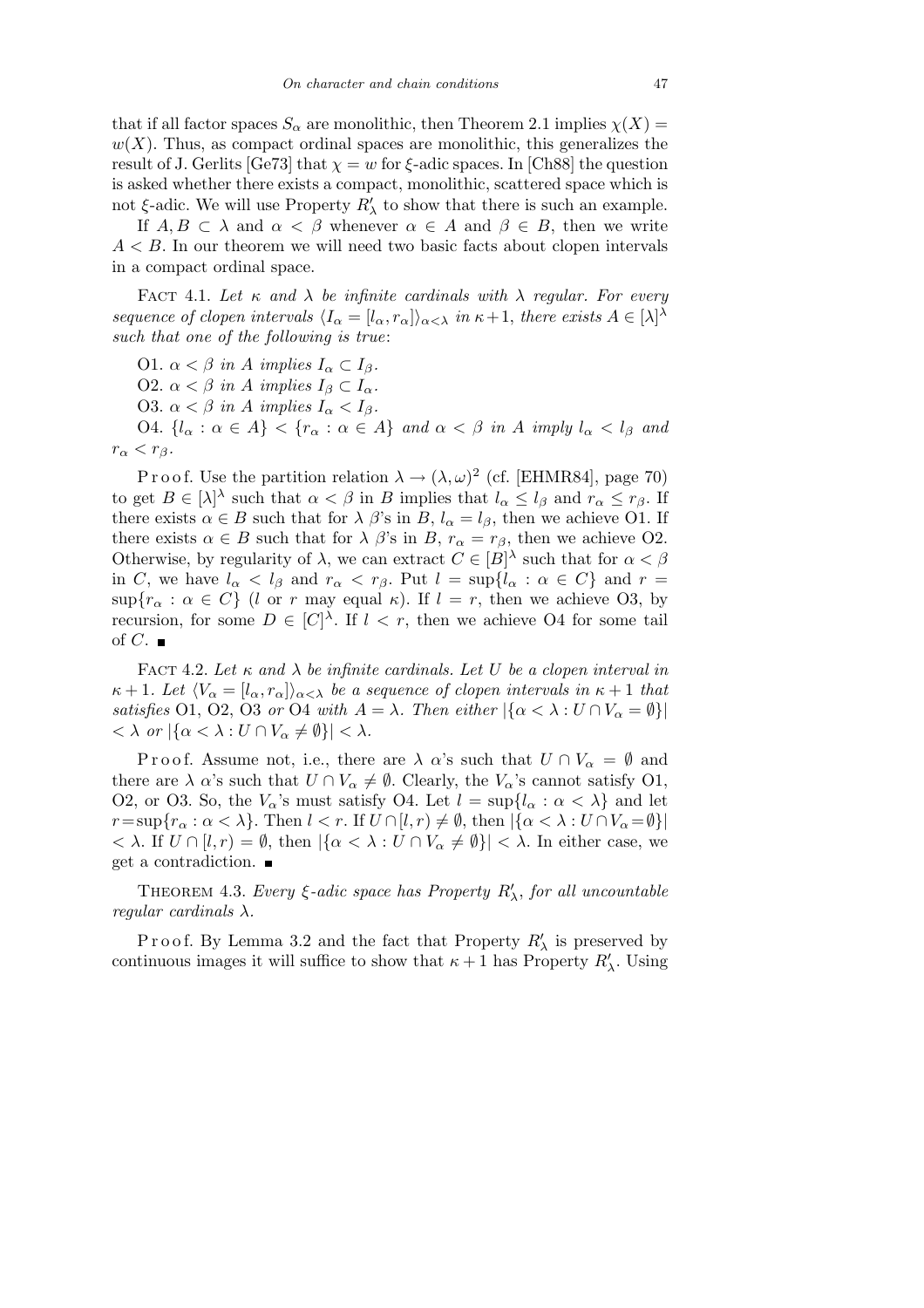48 M. Bell

Lemma 3.1 we start with  $\langle U_{\alpha}, V_{\alpha} \rangle_{\alpha < \lambda}$ , a sequence of pairs of clopen intervals of  $\kappa+1$ . Apply Fact 4.1 to the sequence  $\langle V_\alpha = [l_\alpha, r_\alpha] \rangle_{\alpha < \lambda}$  to get an  $A \in [\lambda]^{\lambda}$ such that one of O1, O2, O3 or O4 holds.

Now we use Fact 4.2 for each  $U_{\alpha}$ ,  $\alpha \in A$ , to deduce that either there exist  $\lambda \alpha$ 's in *A* such that  $|\{\beta \in A : U_\alpha \cap V_\beta = \emptyset\}| < \lambda$  or there exist  $\lambda \alpha$ 's in *A* such that  $|\{\beta \in A : U_\alpha \cap V_\beta \neq \emptyset\}| < \lambda$ . Now, a straightforward recursion, using the regularity of  $\lambda$ , will extract a correct  $K \in [A]^{\lambda}$ .

Theorem 4.3 cannot be improved to Property  $R''_{\lambda}$  as the sequence  $U_{\alpha}$  = [0,  $\alpha$ ] and  $V_{\alpha} = {\alpha + 1}$  in the ordinal space  $\omega_1 + 1$  will testify. To make Property  $R'_{\lambda}$  meaningful for arbitrary compact spaces, we employ the standard device of replacing a clopen set by a pair of open sets  $(U, V)$  with  $\overline{U} \subset V$ . Property  $R'_{\lambda}$  becomes Property  $Q'_{\lambda}$ : whenever  $\langle A_{\alpha}, B_{\alpha}, C_{\alpha}, D_{\alpha} \rangle_{\alpha < \lambda}$ is a sequence of quadruples of open sets such that  $\overline{A}_{\alpha} \subset B_{\alpha}$  and  $\overline{C}_{\alpha} \subset D_{\alpha}$ , then there exists  $K \subset \lambda$  with  $|K| = \lambda$  such that *either* for every  $\alpha < \beta$  in *K*,  $A_{\alpha} \cap C_{\beta} = \emptyset$ , *or* for every  $\alpha < \beta$  in *K*,  $B_{\alpha} \cap D_{\beta} \neq \emptyset$ . All of our results on Property  $R'_{\lambda}$  for Boolean spaces are true for Property  $Q'_{\lambda}$  for compact spaces.

Example 4.4. *There exists a compact*, *monolithic*, *scattered space X which is not ξ-adic.*

P r o o f. Let *S* be the Sierpinski graph on the set  $\omega_1$ . As all complete subsets are countable,  $S^*$  is a Corson compact space, hence  $S^*$  is monolithic. Let  $X = \{C \in S^* : |C| \leq 2\}$ . Then *X* is closed in  $S^*$ , so *X* is a compact monolithic space. Since *X* is the union of 3 discrete subspaces, it is scattered. For each  $\alpha < \omega_1$ , put  $U_\alpha = \alpha^+ \cap X$ . As all complete and all independent subsets of  $\omega_1$  are countable, the sequence  $\langle U_\alpha \rangle_{\alpha < \omega_1}$  witnesses the fact that *X* does not have Property *R*. Theorem 4.3 implies that *X* is not *ξ*-adic.

THEOREM 4.5. *Every polyadic space has Property*  $R''_{\lambda}$ *, for all uncountable regular cardinals λ.*

Proof. Lemmas 3.1 and 3.2 are true if  $R'_{\lambda}$  is replaced by  $R''_{\lambda}$ . Just replace all occurrences of  $\alpha < \beta$  in the proofs by  $\alpha \neq \beta$ . So, just as in Theorem 4.3, we need only show that  $\alpha \kappa$  has Property  $R''_{\lambda}$ . We employ Lemma 3.1 with the base  $\mathcal{B} = \{\{\alpha\} : \alpha < \kappa\} \cup \{\alpha \kappa \setminus F : F \text{ is a finite subset of } \kappa\}.$  Start with  $\langle U_\alpha, V_\alpha \rangle_{\alpha < \lambda}$  where  $U_\alpha, V_\alpha \in \mathcal{B}$ . We may assume that all the  $U_\alpha$ 's are singletons or all the  $U_{\alpha}$ 's are cofinite. Similarly for the  $V_{\alpha}$ 's. If all the  $U_{\alpha}$ 's and all the  $V_\alpha$ 's are cofinite, then the sequence is correct. Let us assume that all the  $U_{\alpha}$ 's are singletons and all the  $V_{\alpha}$ 's are cofinite. If there exists  $H \in [\lambda]^\lambda$  and  $\gamma < \kappa$  such that for every  $\alpha \neq \beta$  in  $H$ ,  $U_\alpha = U_\beta = {\gamma}$ , then choose  $K \in [H]^{\lambda}$  such that either for every  $\alpha \in K$ ,  $\gamma \in V_{\alpha}$ , or for every  $\alpha \in K$ ,  $\gamma \notin V_{\alpha}$ . Then *K* is correct. Otherwise, if no such *H* exists, then as  $\lambda$